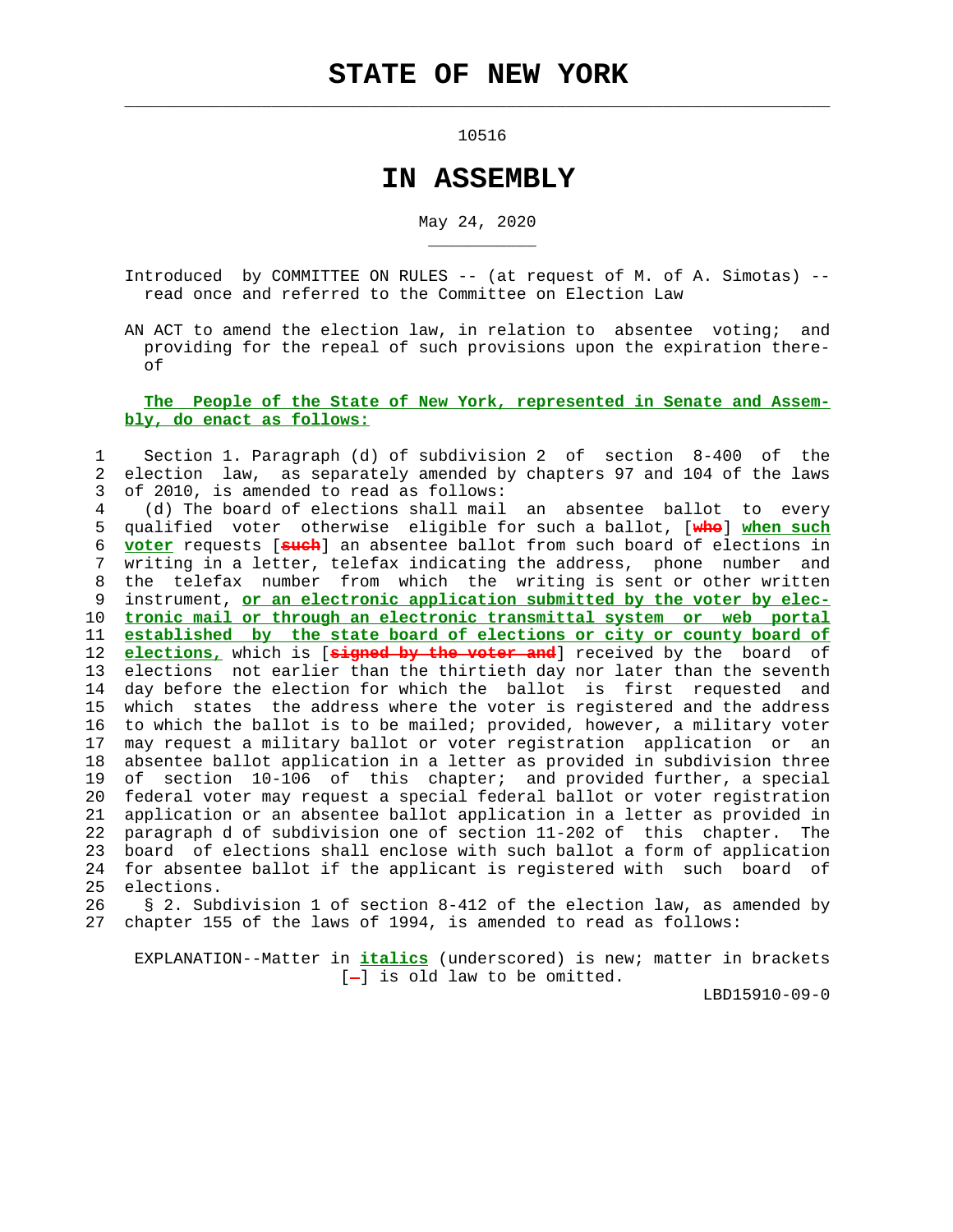1 1. The board of elections shall cause all absentee ballots received by 2 it before the close of the polls on election day and all ballots 3 contained in envelopes showing a cancellation mark of the United States 4 postal service or a foreign country's postal service, or showing a dated 5 endorsement of receipt by another agency of the United States govern- 6 ment, with a date which is ascertained to be not later than the day 7 [**before**] **of the** election and received by such board of elections not 8 later than seven days following the day of election [to be cast and<br>9 counted except that the absentee ballot of a voter who requested such 9 **counted except that the absentee ballot of a voter who requested such** 10 **ballot by letter, rather than application, shall not be counted unless a** 11 **valid application form, signed by such voter, is received by the board** 12 **of elections with such ballot**].

 13 § 3. Subparagraph (iii) of paragraph (b) of subdivision 2 of section 14 9-209 of the election law, as amended by chapter 104 of the laws of 15 2010, is amended to read as follows:

 16 (iii) If such a federal write-in absentee ballot is received after 17 election day, the envelope in which it is received must contain: (A) a 18 cancellation mark of the United States postal service or a foreign coun- 19 try's postal service; (B) a dated endorsement of receipt by another 20 agency of the United States government; or (C) if cast by a military 21 voter, the signature and date of the voter and one witness thereto with 22 a date which is ascertained to be not later than the day [**before**] **of the** 23 election [**day**].

 24 § 4. Subdivision 1 of section 10-114 of the election law, as amended 25 by chapter 165 of the laws of 2009, is amended to read as follows:

 26 1. The board of elections shall cause all military ballots received by 27 it before the close of the polls on election day and all ballots 28 contained in envelopes showing a cancellation mark of the United States 29 postal service or a foreign country's postal service, or showing a dated 30 endorsement of receipt by another agency of the United States government 31 or are signed and dated by the voter and one witness thereto, with a 32 date which is ascertained to be not later than the day [**before**] **of the** 33 election and received by such board of elections not later than seven 34 days following the day of a primary election and not later than thirteen 35 days following the day of a general or special election to be cast and 36 counted.

 37 § 5. Subdivision 1 of section 11-110 of the election law, as amended 38 by chapter 99 of the laws of 1989, is amended to read as follows:

 39 1. To be counted, any ballot cast under the provisions of this article 40 must be received by the appropriate board of elections not later than 41 the close of the polls on election day except that all ballots contained 42 in envelopes showing a cancellation mark of the United States postal 43 service, or a foreign country's postal service with a date which is 44 ascertained to be not later than the day [**before**] **of the** election, shall 45 be cast and counted if received by the board of elections not later than 46 seven days following the day of election.

 47 § 6. Section 11-212 of the election law, as amended by chapter 163 of 48 the laws of 2010, is amended to read as follows:

 49 § 11-212. Special federal ballots; deadline for receipt. All special 50 federal ballots received by the board of elections before the close of 51 the polls on election day shall be retained by the board of elections 52 and cast and canvassed pursuant to section 9-209 of this chapter. All 53 ballots contained in envelopes showing a cancellation mark of the United 54 States postal service or a foreign country's postal service, or showing 55 a dated endorsement of receipt by another agency of the United States 56 government, with a date which is ascertained to be not later than the